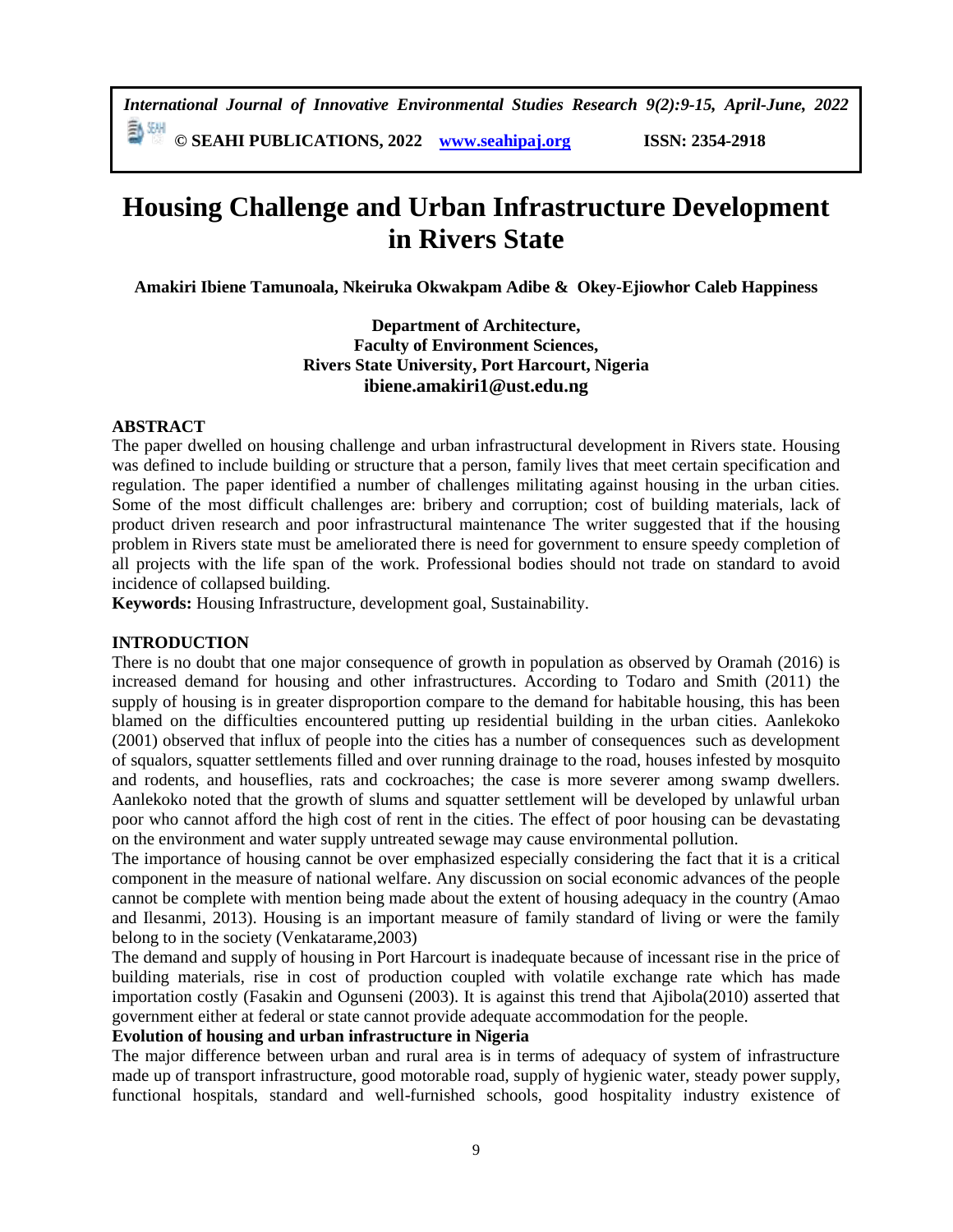employment opportunities and residential houses that permit expansion and accommodation of number of people whereby they share facilities optimally (Macomber, 2013). Urbanization can be achieved through expansion into underdeveloped areas as well as renewal of dilapidated urban areas (Agence Francaise de D'eveloppement (2009). Housing is defined to include building or structure that a person, families live that meet certain specification and regulations. Urban growth is defined to include existing settlement and emerging new areas accommodating high urban population densities.

# **Challenges to housing urban development in Rivers state**

A number of reasons or factors have been identified as militating against housing and urban development in Rivers state, they include among others: poor infrastructure maintenance; bribery and corruption, lack of purpose driven research work; in appropriate policy formulation; high cost of building materials, little or no compliance to regulations and standards, poor budgeting and budgeting implementation; inability to access research findings; poor funding mechanism and finally lack of skilled manpower.

# **Theoretical Framework**

The rely on by basic needs theory by Wisner,(1988) the theory stated that basic need is any need that gives priority to peoples basic need like shelter, quality environment. The theory was further expanded by the International Labour Organization to include the need to earn and contribute to the gross national product. Jhigan (2007) viewed it from the perspective of food, health, education, water and shelter. The idea expressed in the theory was that satisfying basic needs will ultimately lead to growth. The approach has three objectives. First, it aims at raising the productivity and incomes of the rural and urban poor. Second, it emphasizes the need for poverty alleviation through the provision of such services as education, drinking water and healthcare. Third, it highlights the need for such services to be financed by the government. There is a problem, however, with assigning weights to the various needs which in the end may depend on the social, economic and political set up of each country.

# **Conceptual Clarification**

# **Development**

Development is an elusive, amorphous or inexact concept (Rai and Kumar 2002). In the words of Professor Caiden (cited in Rai and Kumar):

Nobody really knows what the word development really stands for, consequently, different discipline approach it from their own peculiar perspective. For instant, economists identify it with economic productivity, sociologists with social change… political scientists with democratization, political capacity or expanded government.

In the same vein, Kalagbor (2004) asserts that the concept of development is nebulous. Tamuno (2009:3- 6) views it as a broad, loaded and abstract concept, adding that there is still no consensus about its meaning. Each scholar has thus tended to define development in his or her own way, relying largely on his or her orientation or world view. Recognizing the problem, S. Onyeiwu (1988) (cited in Kalagbor, 2004) identifies eight categories of scholars working on the meaning of development. They include:

1. A large number of economists who distinguish between growth and development depending on the degree of structural change involved. Most definitions here stress that structural change involves social, political and economic elements while others insist that development is structural change plus increases in output.

2. Another view of development stipulates that it is not merely a process of creating more and more output but also a process of distributing it more evenly.

3. A third group of scholars consists of those focusing on the range of available economic choice as an index of growth and development. Some of the scholars argue that it is growth which gives a wider range of alternatives to people while others see development as offering more choice.

4. Those who have not even bothered about definitions, preferring instead to discuss the goals of development, approaches to its study, and what underdeveloped countries look like.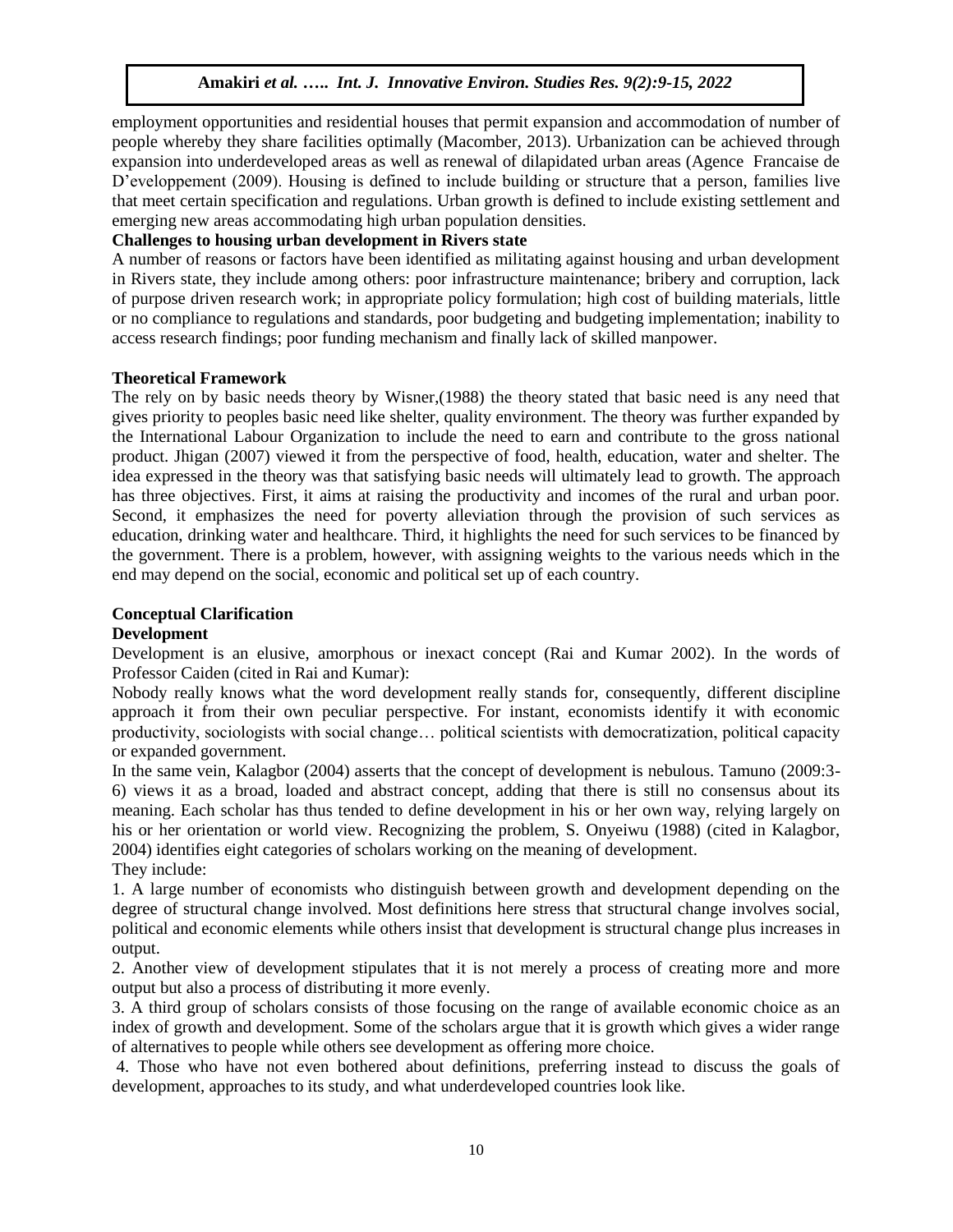5. Those who define both growth and development in terms of increases in total per capita income or output, seeing both processes as identical.

6. A different group of scholars focuses on the origin of the process – on whether the primary stimulus is endogenous or exogenous.

7. Another group of scholars views growth and development in terms of the expansion of productive potentials, with part of the group seeing this as growth and the other as development. Both sides tend to agree that the two aspects complement each other.

8. The last group of scholars takes growth and development as alternating processes, with some arguing that growth rates must reach certain levels before economic development can occur and others contending that economic development must pass from slow to fast growth rates.

Despite these various conflicting perspectives, a number of definitions of development have been offered as a guide. Meier (1976) (cited in Tamuno, 2009) defines economic development as "the process whereby the real per capita income of a country increases over a long period of time".

Ake C. (cited in Tamuno, 2009) defines development as "a systematic (and continuous) increase of man's capabilities for mastering his environment, satisfying basic human needs, and for realizing his potentials. Articulating a related view, Rodney (1972) asserts that as a multicentric process, development at the individual level underpins increased skill, capacity, greater freedom, creativity, self-discipline and responsibility and material well-being; and at the societal level increased capacity to regulate both internal and external relationships. Todaro (1992) similarly defines it as "a multidimensional process involving change in structures, attitudes and institutions as well as the acceleration of economic growth, the reduction of inequality and eradication of absolute poverty". Still along this line, Seers (1969) contends that it is a misnomer to talk of development if poverty unemployment and inequality have worsened in a given society over a given period even if income per head doubled in the period. This tallies with Jhingan's (1996) idea that development is all about increasing improvement in the welfare of people. The underlying basis of the foregoing indicates that development is a multifaceted process combining increasing economic growth and welfare, and social change.

### **Sustainable Development**

Sustainable development revolves around the idea of sustainability (Domfeh nd). Sustainability involves operating in a way that takes full account of the impact of human activities on the planet, its people and the future. Accordingly, something is said to be sustainable if it is enduring and lasting or can continue or be nurtured for a long time. The International Union for the Conservation of Nature and Natural Resources explains that "for development to be sustainable it must take account of social and ecological factors, as well as economic ones; of the living and nonliving resources and of the long term as well as the short term advantages and disadvantages of alternative actions (Domfeh nd).

The sustainable development concept reflects this critical need. The definition of the concept most often quoted emerged from the report of the United Nations-sponsored World Commission on Environment and Development, titled (WCED) published in 1987 (Domfeh nd). It refers to sustainable development as "development that meets the needs of the present without compromising the ability of future generations to meet their own needs". The idea is that development entails actions taken to enhance the ability of the environment to support human populations. WCED's call for sustainable development had an influence on the United Nations Conference on Environment and Development (UNCED) held in Rio de Janeiro in June, 1992. Agenda 21, the principal international agreement that emerged from the conference, deals with several relevant issues, including social economic processes to advance sustainability and the conservation and management of resources for sustainable development. The World Summit on Sustainable Development held in Johannesburg, South Africa in 2002 also reaffirmed sustainable development as a central element of the international agenda and gave new impetus to global action to fight poverty and protect the environment. It broadened and strengthened the understanding of sustainable development, particularly with respect to the important linkages between poverty, the environment and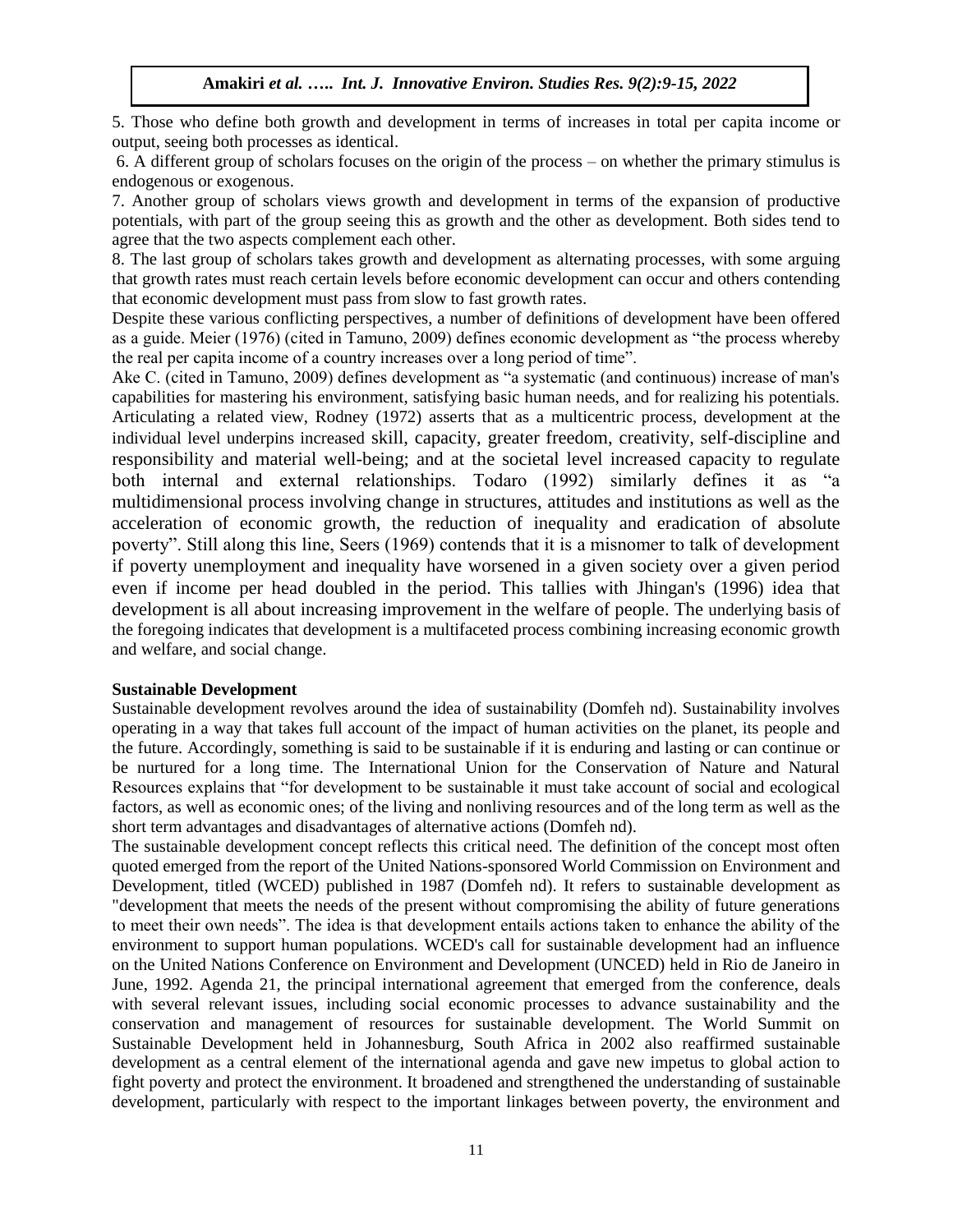the use of natural resources. Energy and sanitation issues accordingly became critical elements of negotiations and outcomes during the summit to a greater degree than in previous international meetings on sustainable development. Although some have questioned the value of these initiatives, dismissing sustainable development as a catch phrase that will eventually wither as did the term "appropriate technology", the influence of the concept has increased significantly in national and international policy development. This has made it a key element of policy documents of governments, international agencies and business groups (Domfeh nd).

Sustainable development deals with issues of environmental sustainability and the social problems of human survival. It was to address such problems that the Rivers State Government (RSG) established RSSDA under the Rivers State Sustainable Development Agency Act of 2007 as amended in 2008. RSSDA replaced the Rivers State Sustainable Development Programme (RSSDP) which was set up to develop quick gestation projects and to fill gaps in infrastructure. RSSDA was established to serve as a focal point of sustainable development in the state. It is designed to combat poverty and to transform the state's rural and urban economies in such a way that they would become self-sufficient (RSG, 2010). Its specific mandate is to:

1. Evaluate and assess existing and future intervention programmes in the sustainable development sector through the acquisition, warehousing and analysis of development and socioeconomic data.

2. Formulate and implement plans, initiatives, strategies, intervention modes and specific measures to achieve sustainable development, capacity-building, skill acquisition, alternative sources of livelihood in an environmentally sustainable manner.

3. Collaborate with the government, including local government councils, communities, international development agencies and the private sector with the aim at entrenching a sustainable development agenda for the state.

The agency is headed by an Executive Director who oversees nine zonal offices manned by resident zonal co-ordinators. Under each resident zonal coordinator is a local government area community interface officer in charge of monitoring projects and coordinating relations between the agency and segments of the local populace. The agency also has a board with representatives from oil companies, the Niger Delta Development Commission, donor agencies, civil society groups and the Federal Government. Operationally, its functions overlap with those of a number of ministries, departments and agencies (MDAs). It is therefore possible to situate its social development interventions within the framework of the state's social policy and development regime comprising the Ministries of Education, Health, Employment Generation and Empowerment, Social Welfare and Rehabilitation, Women Affairs and Youth Development; as well as departments or agencies like the Office of the Special Assistant, Skill Acquisition; Office of Millennium Development Goals, and RSSDA

# **Challenges of Housing development in Port Harcourt**

# **(i) Bribery and corruption**

The act of exploiting public position, resources and power for personal gain is termed corruption (Ogundiya, 2009). According to Gandy (2005) despite the huge amount expended on housing sector at both federal and state level very little has being achieved of fulfilling specified housing program of the government. Adeyemo and Amade (2016) said that embezzlement of project fund has caused a number of project to remain uncompleted or abandoned, while Crowe(2011) observed that political corruption has led to uneven distribution of income and high level of poverty among larger proportion of the population in Rivers state. In a revelation made by National Bureau of statistics (2017) 1/3 of Nigeria that transacted one thing or the other with the public official offered one form of bribe or the other, implying that bribery is a key factor in the lives of most Nigerians. The existence of different corruption agency is a clear indication of how corruption has become an integral part of politics in Nigeria.

# **(ii) High cost of building material**

The high cost of building material has made it extremely difficult for an individual to own a house because of high cost of building materials. There is no gain saying that construction work cannot take place without the use of building material. Logically, the higher the cost of building material the less the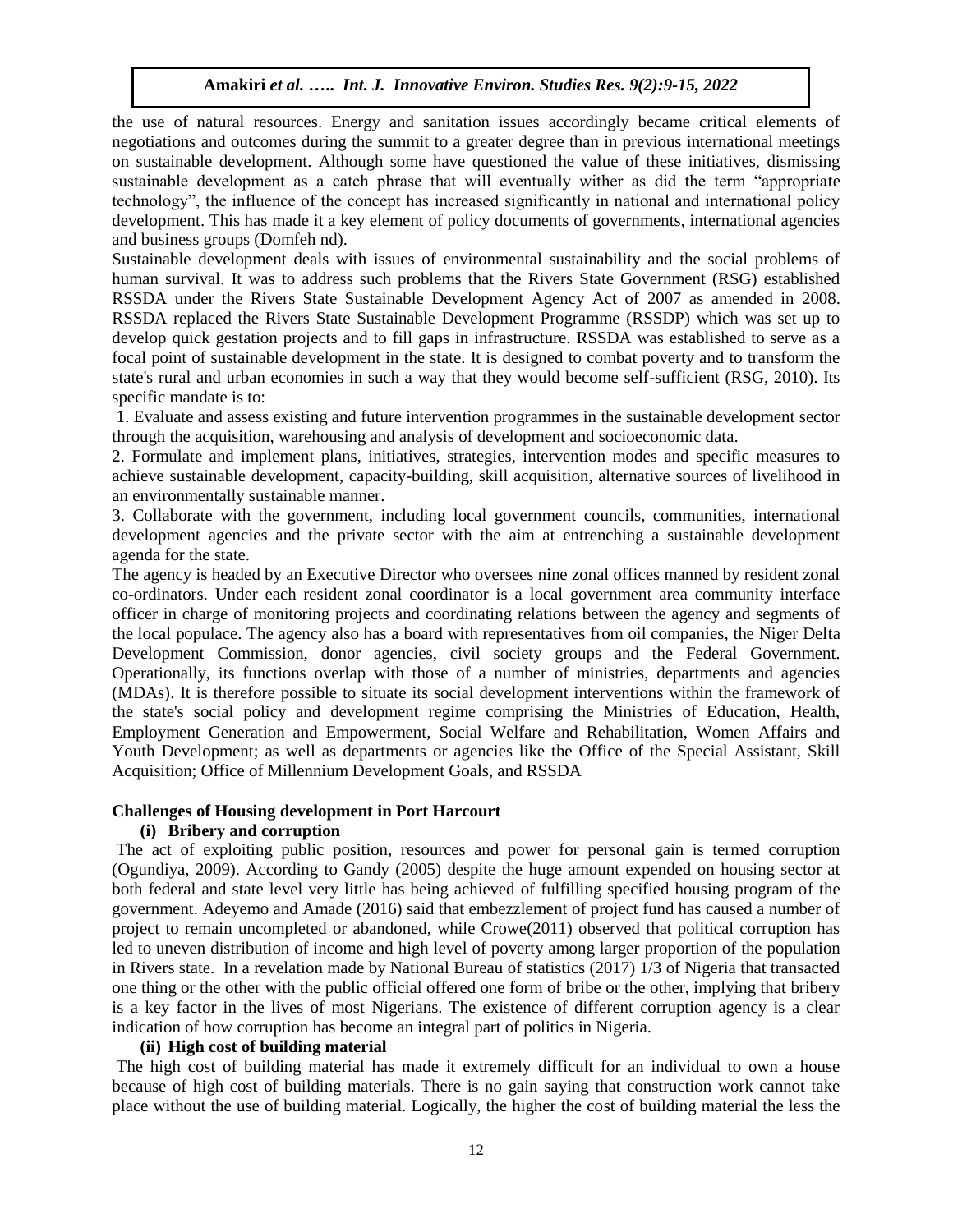number of construction works. Implying that the cost of building materials is inversely related to number of houses built over a period. The average income of a working class citizen in Nigeria ranges from #75000- # 125,000 Babatunde(2008).

A third major problem highlighted by Kalagbor (2004) was the issue of whether the poor are the ones to define their needs or should have them defined by development experts, international development and aid agencies. Two distinct positions address this thorny question. One calls for participatory development or the involvement of the poor, the presumed beneficiaries of development policies, in the development process. This entails the identification of obstacles to development by the people themselves and their involvement in addressing them. It follows that poverty as a great obstacle to development has to be identified and understood in terms of its sources, types, agents and agencies, and eliminated or reduced to the barest minimum. Secondly, people must directly and actively or through representative institutions participate in the preparation of the development agenda

The second or weak or conservative position sees people (the poor) as recipients of development aid, assistance and packages who must receive a bundle of goods and services corresponding to their needs. According to this position, people do not take part in the determination and definition of their development (basic) needs.

Green (cited in Kalagbor, 2004) has distinguished between the radical and conservative positions on the basic needs approach, arguing that the former deals with human needs while the latter is concerned with basic needs. A number of scholars have also sought to clarify what the needs are. J. Galtung (cited in Kalagbor, 2004) identifies security, welfare, identity and freedom needs. Carr-Hill (cited in Kalagbor 2004), on the other hand, lists health, education,

Individuals, corporate systems (including private institutions), commercial enterprises, and the state all provide housing. The price of houses provided by commercial enterprises may be too high for the poor.

2 Governments may thus intervene to increase the supply of houses in order to mitigate the housing problem. State houses are usually built to a standard plan and, in policy statements at least, the state aims to provide housing at a reasonable cost to every socioeconomic level of society. But state housing is beyond the reach of the poor not only because of cost considerations, but also because planners do not represent the interests of the poor; they adopt models and standards which are irrelevant to Third World urban conditions

State low-cost housing is often monopolized by senior government employees, particularly those employed in the civil and military services.

4 Without access to increased income, conventional housing programmes are largely of illusionary benefit to the urban poor, whose real position in relation to the elite remains unchanged.

5 To cope with their housing problem, many of the urban poor resort to squatting. This has led to the development of shanty towns Housing in the shanties consists mainly of structures made of corrugated iron, plywood and sometimes even industrial and commercial crates. Observations in Lima have counteracted the negative stereotypical image of shanty towns and their dwellers. These later gave rise to the theory of urban evolution.

7 These arguments so influenced aid donors that site and service programmes have been widely adopted as a means by which the poor may attain decent housing over time. A decade ago, these conditions were the subject of an international conference; since then the situation has deteriorated, not improved. The ability of self-building to produce adequate housing is determined by the political economy and, by implication, the state which structures the formal housing and land markets." It is the state that eradicates or tolerates squatter settlements, that hounds or acknowledge

# **CONCLUSIONS**

The inability of the government to properly address the factors blamed for urban infrastructure development at both federal and state level respectively hinders government ability to provide affordable housing and develop infrastructure. To resolve this challenge, there is need to carry out a product driven research that focus on housing and urban development. Secondly, there is the need to encourage increasing participation of the private sector. This can be achieved by increasing the opportunity of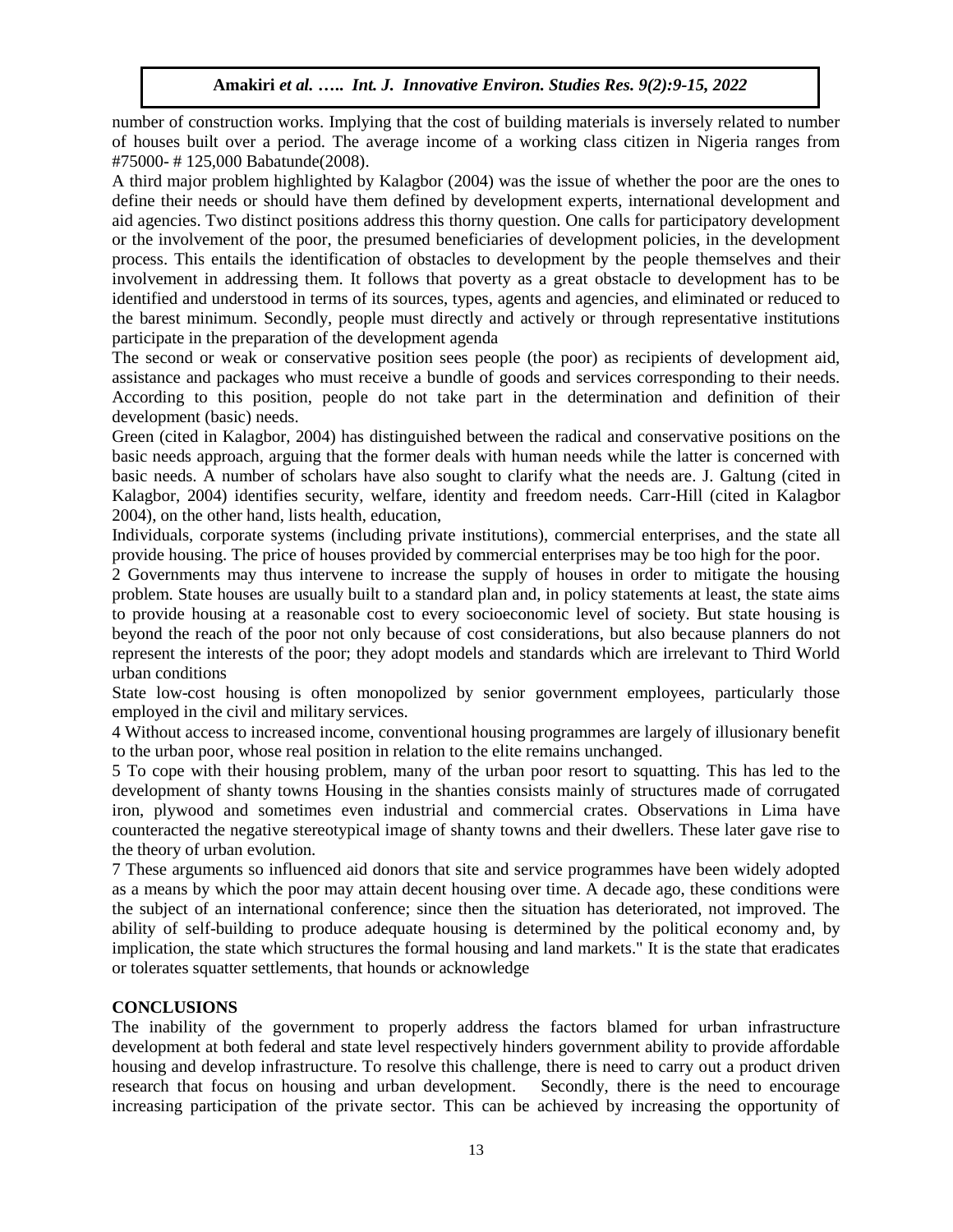private sector to either access loans or receive subsidies through this, private sector will adequately support government housing production plans.

Agencies whose responsibilities it is to guide and control housing mortgage should be encouraged by empowering them with more financial resources to further improve on performance efficiency in the housing industry. Professional bodies such as COREN, NIOB, NICE, CORBON, NIA, AGIS,SON and NSE concerned with regulating standard must ensure stakeholders comply with building standard in order to prevent the incidence of building collapse. The professional bodies should fashion out way that promote import substitution.

Furthermore, industrial harmony cannot be achieved until there is increasing participation by the indigenes of host community through this; sustainable housing and urban development can be achieved. Last, government should ensure regular research because by so doing government is furnished with necessary data for policy formulation in housing and urban development which in the long run lead to the attainment of health and sustainable environment.

# **RECOMMENDATIONS**

Based on the various findings made in this study we recommend as follows: to overcome the obstacles being encountered in the process of sustainable housing and urban development in Rivers state. To achieve sustainable housing in Rivers state there is need for government to evolve public private participation in establishing satellite towns, condominiums, housing schemes and urban infrastructure and by extension transportation, security, waste management power and water. However this can only be possible if and only if an active and effective institutional framework is activated.

Specifically the following recommendations are made

- (a) Elimination of unbalanced competition among importers of building materials. The present situation makes it difficult for custom to collect right customs duties and tariff. To achieve this organizations in Rivers state have a great role to play.
- (b) Regulatory professional bodies should ensure that stakeholders in housing and urban development comply with standard.
- (c) There is need to bridge the gap between policy formulation and implementation.

# **REFERENCES**

- Domfeh, K. A. (nd) (1987). The fourth republican constitution of Ghana and sustainable development. Legion Journal of International Affairs. 40-52
- Goggle (2017). What is the definition of social development. Accessed on https//www.goggle.com. org/webhp?sourcerd=chrome-instant&ion=8espv= 2xie=UTF=83q=social development and http.//www.reference.com/world-ovew/definition-social development-25739017229t3632#.
- Galtung, O. (1996). The economics of development and planning, 29 ed. Delhi: Komark Publishers PVT Ltd. Indices of social studies (2004). Indices of social development: defining social development. Accessed on www.insocdew. International Institute of Social Studies (2004).
- Jhingan, M.L. (2007). The economics of development and planning. Delhi: Virnda Publications.
- Kalagbor, S.B. (2004). Development theories and administration. Port Harcourt: Horizon concepts.
- Kpakol, M, (2008). Nigerian Tide, 5 Feb., Rai, H. & Kumar, V. (nd). Development and the Third World: An alternative development strategy. Indian Journal of Political Science, 51, 3.
- Rivers State Government (2010). A sectoral account of stewardship, Oct. 2007-Sept. 2010".
- Rodney, W. (1972). How Europe underdeveloped Africa. London: Bogle. L'Ouverture Publications.
- Seers, D. (1969). The meaning of development. New York: Eleventh World Conference of the Society for International Development.

Tamuno, S.O. (2009). Rural Development: an effective approach. Port Harcourt: paragraphics.

Todaro, M.P. (1992). Economics for a developing world: An introduction to principles and policies for rd development, 3 ed. London, New York: Longman.